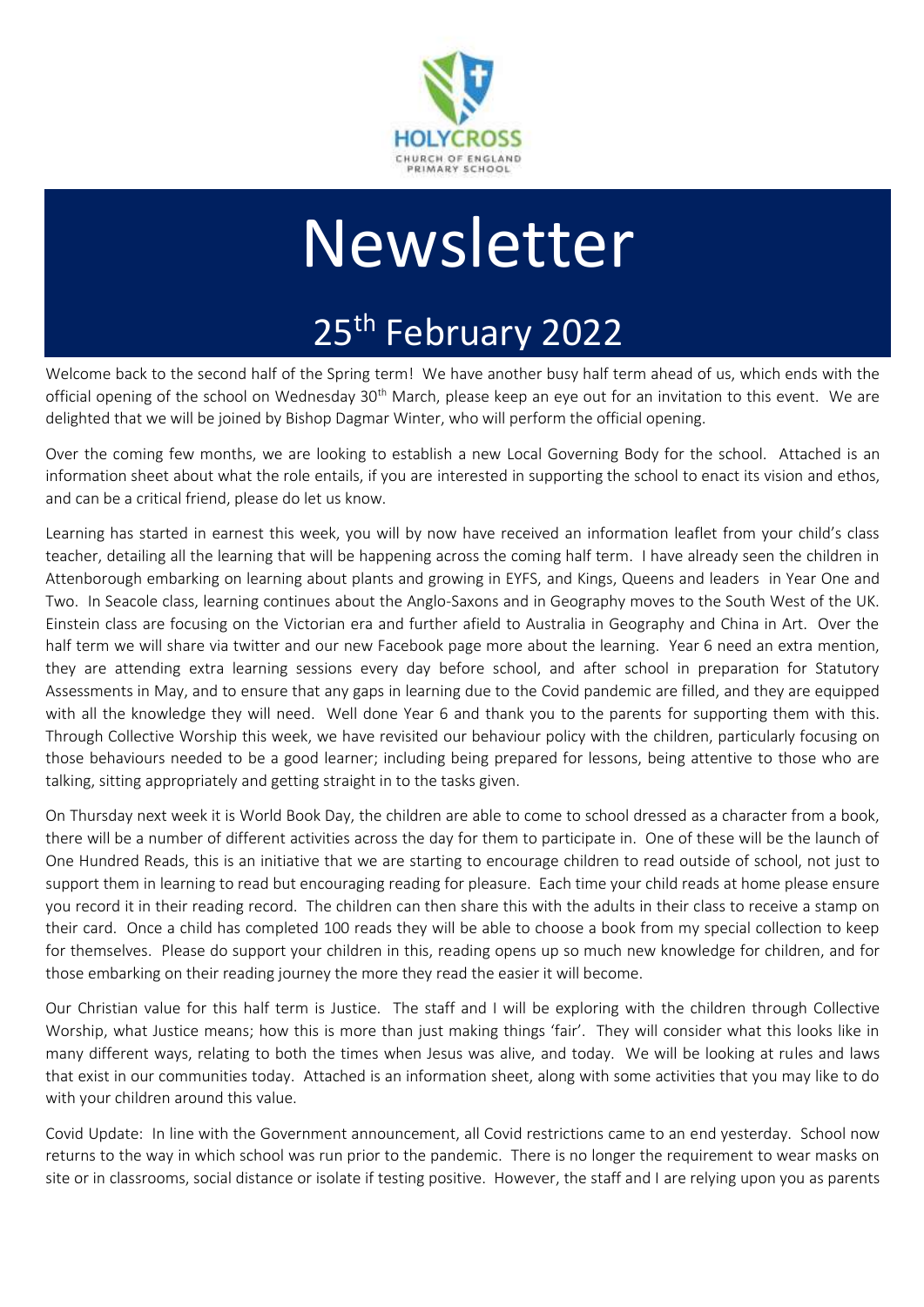and our community to be sensible in your approach to this. There is no longer a legal requirement for isolation, it is however advisable that should anyone test positive that they do stay at home for a minimum of 5 days. This is advisory, I cannot enforce it, but if your child is genuinely not well please do not send your child in to school. We are working with the Trust regarding this to update our infectious disease risk assessment, and will continue to do as much as possible to avoid spreading any types of illnesses within the school. We are still awaiting some guidance from Health and Safety and I will update you when this is received. Should there be a significant outbreak we will work with Public Health and be guided by them regarding the running of the school at such time. Fingers crossed we are now through the worst of this and school becomes as much as normality as it was before.

You will have seen some further developments at the front of the school: the installation of a lamppost and the removal of the deck. Unfortunately, the deck has started to rot and has become a safety hazard, therefore it has needed to be removed. We are still awaiting the installation of the controls to the gate, a few teething problems with the electrics have been encountered, but hopefully all will be in place before we break up for Easter.

#### REMINDERS

Dinners – Due to some supply issues, some menu's are changed at very short notice. Please accept our apologies for this. Please be advised that the menu has been changed slightly to incorporate World Book Day.

Dinner on Monday 28<sup>th</sup> February - Margarita Pizza Dinner on Thursday 3<sup>rd</sup> March - Meatballs & pasta

Swimming - Children in Year Three and Four will continue to go swimming every Friday morning. Please can children arrive promptly as they leave as soon as the register has been completed.



Parking - Please can we remind you to be considerate and respectful to our neighbours across the road, and make sure that their driveways remain clear during morning and afternoon drop offs. Also ensuring that you are parking safely if you choose to park on the road rather than at the car park available to you at the social club. Thank you those of you who have engaged in the Safer Schools, and are continuing to both park and drive carefully outside our school.